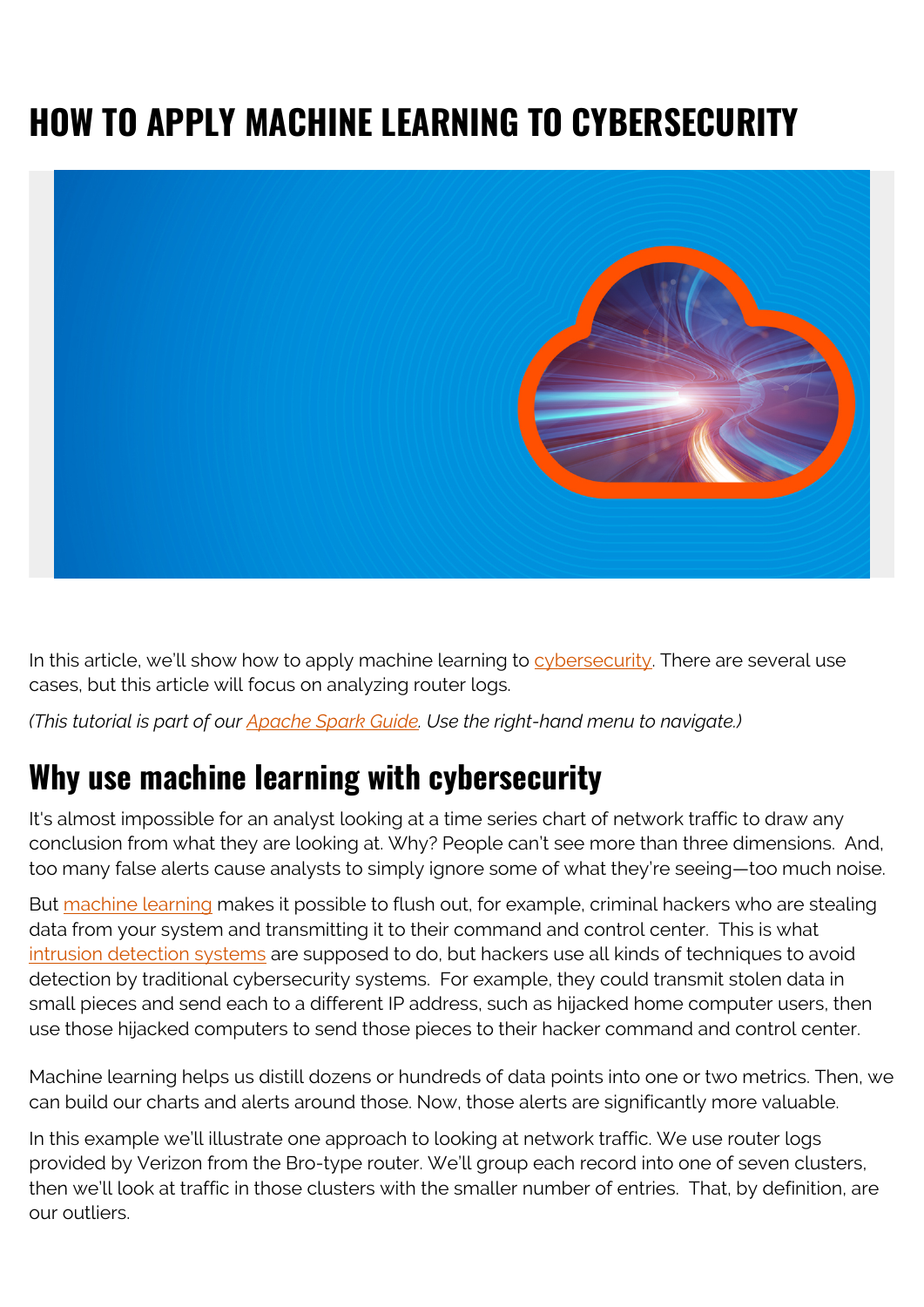## **K-means clustering**

We use the **k-mean clustering** algorithm, which separates data along any number of axes. (For more, see [k-means clustering with Apache Spark](https://blogs.bmc.com/blogs/k-means-clustering-apache-spark/) and [Python Spark ML K-Means Examples](https://blogs.bmc.com/blogs/python-spark-k-means-example/) or browse our Apache Spark guide using the right-hand menu.)

A data scientist would say that we are threading a **hyperplane** into n-dimensional space between the data points. Because we can't visualize this, think of a 3D space, then thread a piece of paper between each set of data points such that points in one group are on one side of the paper and points in the other group are on the other.

This is an [unsupervised model](https://blogs.bmc.com/blogs/supervised-vs-unsupervised-aiops-machine-learning/) because there are no **labels**, only **features**. So, we don't need to train the model, as there's nothing to predict. Instead we are observing.

### **The code, explained**

The code is available [here,](https://github.com/werowe/cyberSecurityAnalytics/blob/master/verizon.ipynb) and the [data here.](https://github.com/werowe/cyberSecurityAnalytics/blob/master/bigger.log.zip) This is data from a network analysis tool called Zeek, formerly called Bro.

The University of Cincinnati provides [this description](http://gauss.ececs.uc.edu/Courses/c5155/pdf/bro_log_vars.pdf) of the columns in this data:

- **ts**—time; timestamp
- **uid**—string; unique ID of connection
- **orig\_h**—addr; originating endpoint's IP address (aka ORIG)
- **orig\_p**—port; originating endpoint's TCP/UDP port or ICMP code
- **resp\_h**—addr; responding endpoint's IP address (aka RESP)
- **resp\_p**—port; responding endpoint's TCP/UDP port or ICMP code
- **proto**—transport\_protoTransport layer protocol of connection
- **service**—string; dynamically detected application protocol, if any
- **duration**—interval; time of last packet seen to time of first packet seen
- **orig\_bytes**—count; originator payload bytes, from sequence numbers if TCP
- **resp\_bytes**—count; responder payload bytes, from sequence numbers if TCP
- **conn\_state**—string; connection state (see conn.log:conn\_state table)
- **local\_orig**—bool; if conn originated locally T; if remotely F. If Site::local\_nets empty, always unset
- **missed\_bytes**—count; number of missing bytes in content gaps
- **history**—string; connection state history (see conn.log:history table)
- **orig\_pkts**—count; number of ORIG packets
- **orig\_ip\_bytes**—count; number of ORIG IP bytes (via IP total\_length header field)
- **resp\_pkts**—count; number of RESP packets
- **resp\_ip\_bytes**—count; number of RESP IP bytes (via IP total\_length header field)
- **tunnel\_parents**—set; If tunneled, connection UID of encapsulating parent (s)
- **orig\_cc**—string; ORIG GeoIP country dode
- **resp\_cc**—string; RESP GeoIP country code

First, we load the csv file into a Spark dataframe.

from pyspark.sql.types import StructType, StructField, FloatType, BooleanType from pyspark.sql.types import DoubleType, IntegerType, StringType import pyspark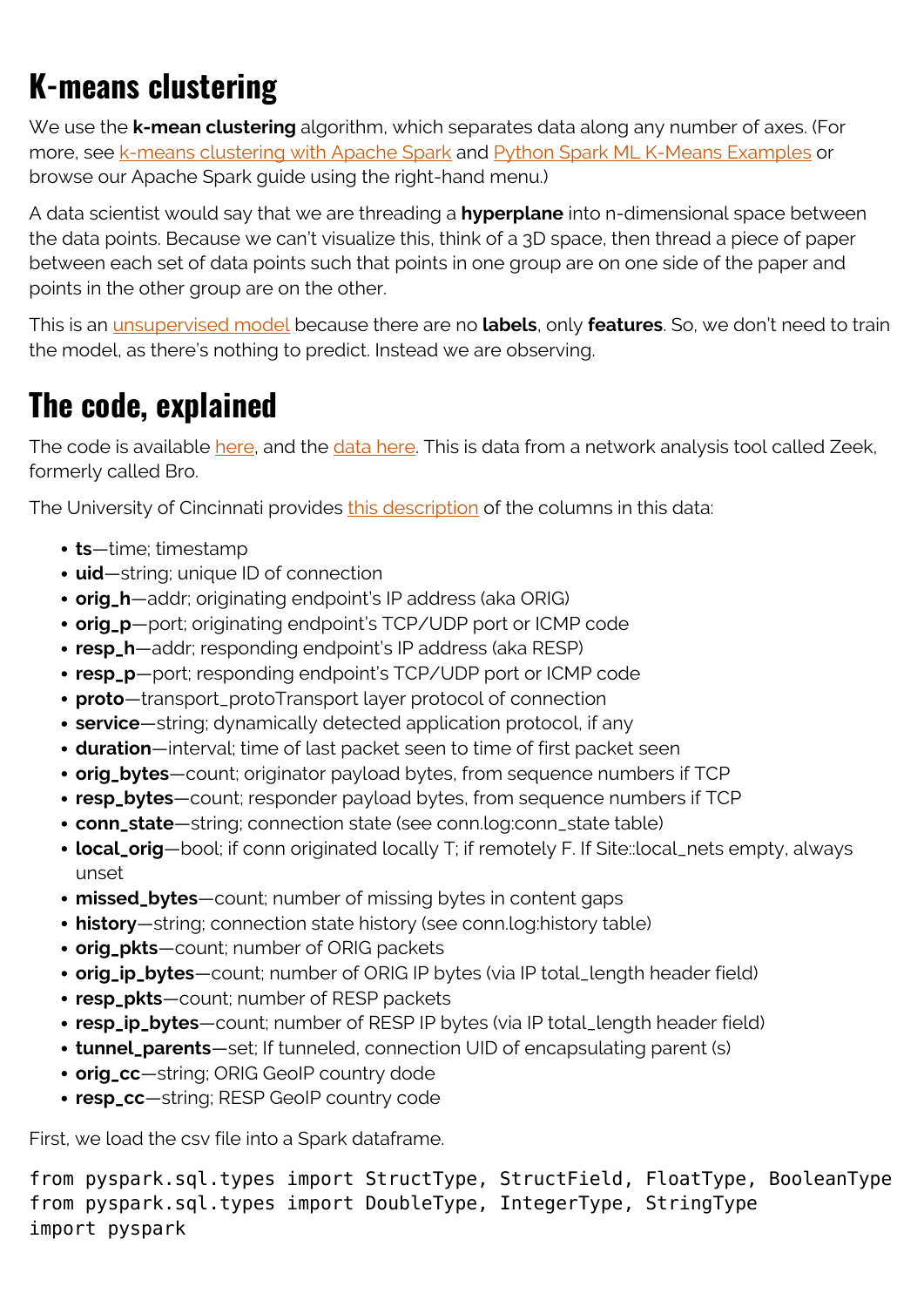```
from pyspark.ml.linalg import Vectors
from pyspark.ml.feature import VectorAssembler
from pyspark.sql.functions import lit
from pyspark.sql.functions import udf, concat
from pyspark import SQLContext
conf = pyspark.SparkConf()
sc = pyspark.SparkContext.getOrCreate(conf=conf)
sqlcontext = SQLContext(sc)
schema = StructType()
```

```
df = sqlcontext.read.csv(path="/home/ubuntu/Documents/forensics/bigger.log",
sep="\t", schema=schema)
df2 = df.fillna(0)
```
Next, we register a UDF ([user defined function](https://www.bmc.com/blogs/how-to-write-spark-udf-python/)). We will use this to turn all the fields sent to this function into integers because machine learning, for the most part, only works with numbers.

```
colsInt = udf(lambda z: toInt(z), IntegerType())
```

```
sqlcontext.udf.register("colsInt", colsInt)
```

```
def toInt(s):
     if not s:
        return 0
     if isinstance(s, str) == True:
        st = return(int(''.join(st)))
     else:
         return s
```
Now, we create some additional columns which are the columns we have selected to feed into our model. For each of these, we will call the **colsInt()** UDF to convert those to numbers.

You could vary the choice of columns according to what hypotheses you want to follow. For example, below we look at the ports and traffic as well as the protocol.

- There might be other metrics in that log that we could add or remove.
- We should probably leave the destination IP address out of the model because of the hacker's ability to hide their true destination.
- We might drop the UDP protocol since sftp (which is TCP) would be the protocol they would use to transmit that.
- Or, we could include the time of day in the local time zone to isolate after-hours events.

It all depends on what kind of activity you want to focus on.

Note that each of the **.withColumn()** statements create a new dataframe. This is because Spark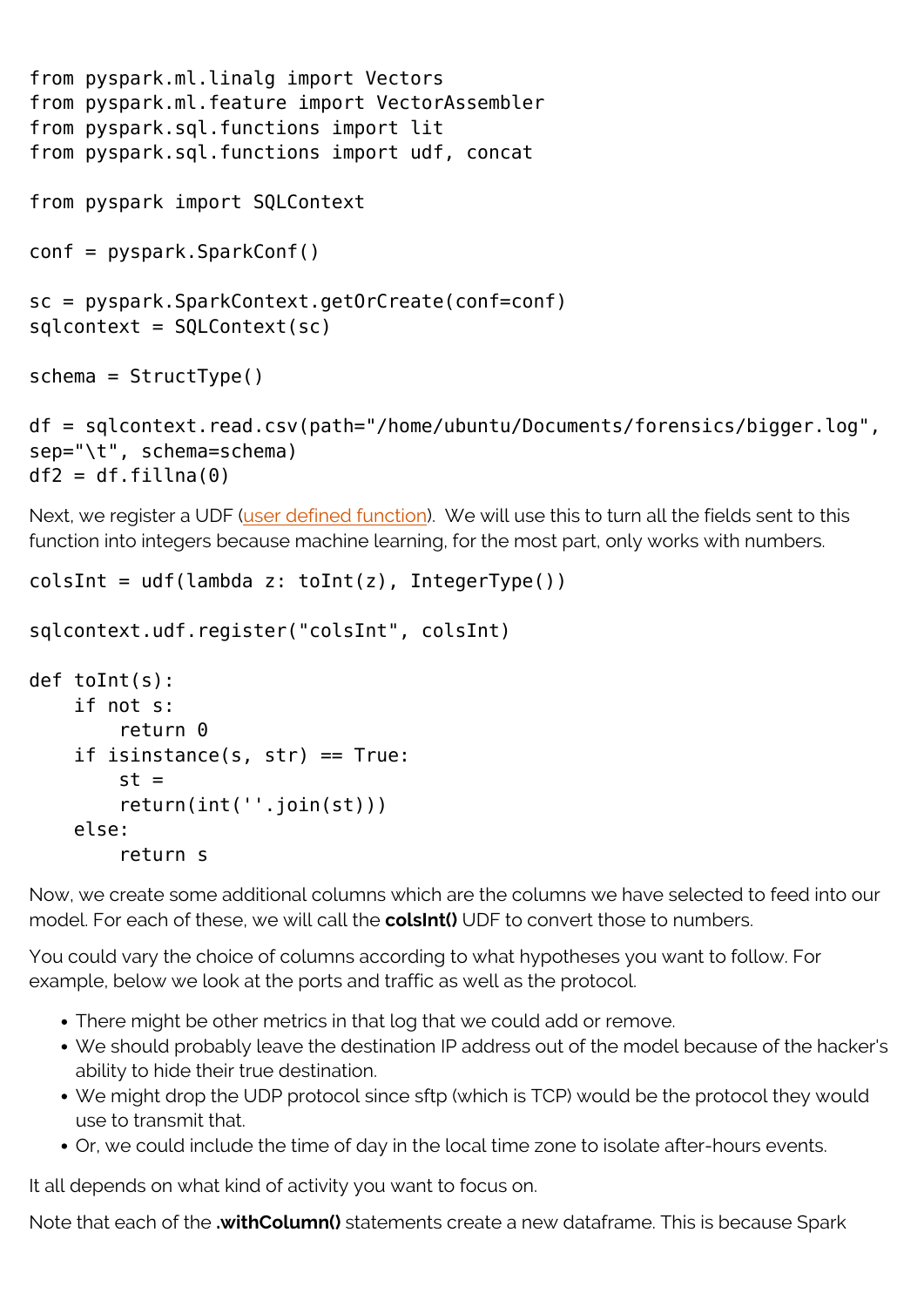dataframes are immutable.

```
a = df2.withColumn( 'iorigp',colsInt('origp'))
c = a.withColumn( 'irespp',colsInt('respp'))
d = c.withColumn( 'iproto',colsInt('proto'))
e = d.withColumn('iorigh',colsInt('origh'))
f = e.withColumn( 'iorigbytes',colsInt( 'origbytes'))
g = f.withColumn( 'irespbytes',colsInt('respbytes'))
h = g.withColumn( 'iorigpkts',colsInt( 'origpkts'))
i = h.withColumn( 'iorigipbytes',colsInt('origipbytes'))
```
columns =

The next step adds a column to our dataframe called **features**. This is a tuple of the columns we have selected. The K-means algorithm will expect there to be a features column.

```
vecAssembler = VectorAssembler(inputCols=columns, outputCol="features")
router = vecAssembler.transform(i)
```
Here, we use the K-means algorithm. One nice thing about Apache Spark is its machine learning algorithms are easy to use. They don't require the reprocessing and reshaping that other frameworks do, and they work with Spark dataframes, so we could work with much larger sets of data. (Pandas does not scale like Spark dataframes do.)

```
from pyspark.ml.clustering import KMeans
from pyspark.ml.evaluation import ClusteringEvaluator
```

```
kmeans = KMeans().setK(7).setSeed(1)model = kmeans.fit(router)
```

```
predictions = model.transform(router)
```

```
p = predictions.groupby('prediction').count()
q = p.toPandas()
```
We have grouped the observations into 7 clusters. Cluster 0 has 40,303 router records, but cluster 2 has only 171. Clearly, those are outliers, so this is where we focus our cybersecurity analysis.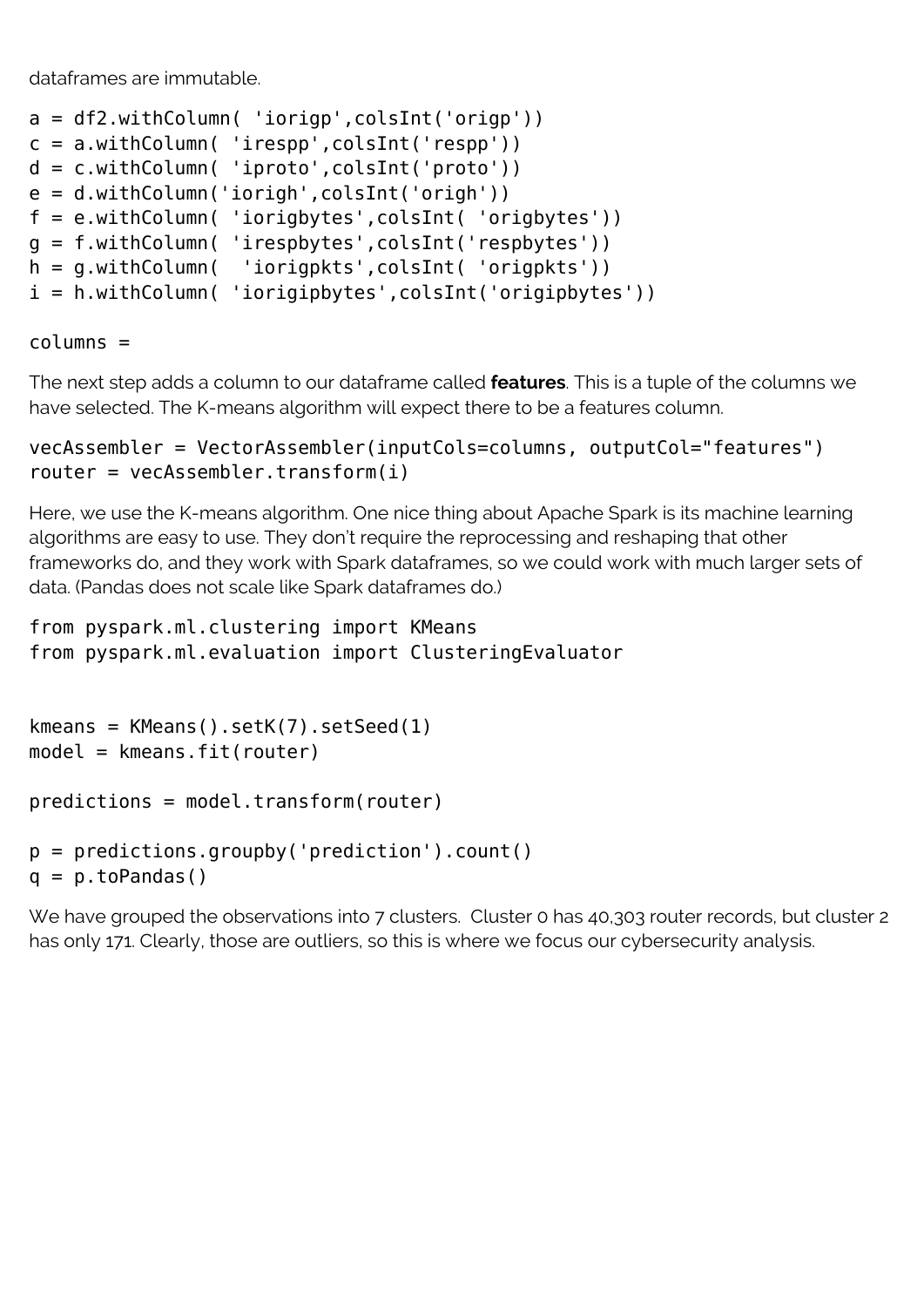|   | prediction count |       |
|---|------------------|-------|
| 0 | 1                | 40303 |
| 1 | 6                | 17685 |
| 2 | 3                | 6321  |
| 3 | 5                | 3197  |
| 4 | 4                | 12807 |
| 5 | 2                | 171   |
| 6 | 0                | 19516 |

We can plot that as a bar chart to further show how the data is

clustered.

```
from plotly.offline import plot
```
import pandas as pd

```
import plotly.graph_objects as go
fig = go.Figure(data=,y=q)],
    layout title text="K Means Count"
)
fig.show()
```
Plotly uses JavaScript to create popups to give you more information where you place the cursor. We've placed it at the point (prediction=2,count=121).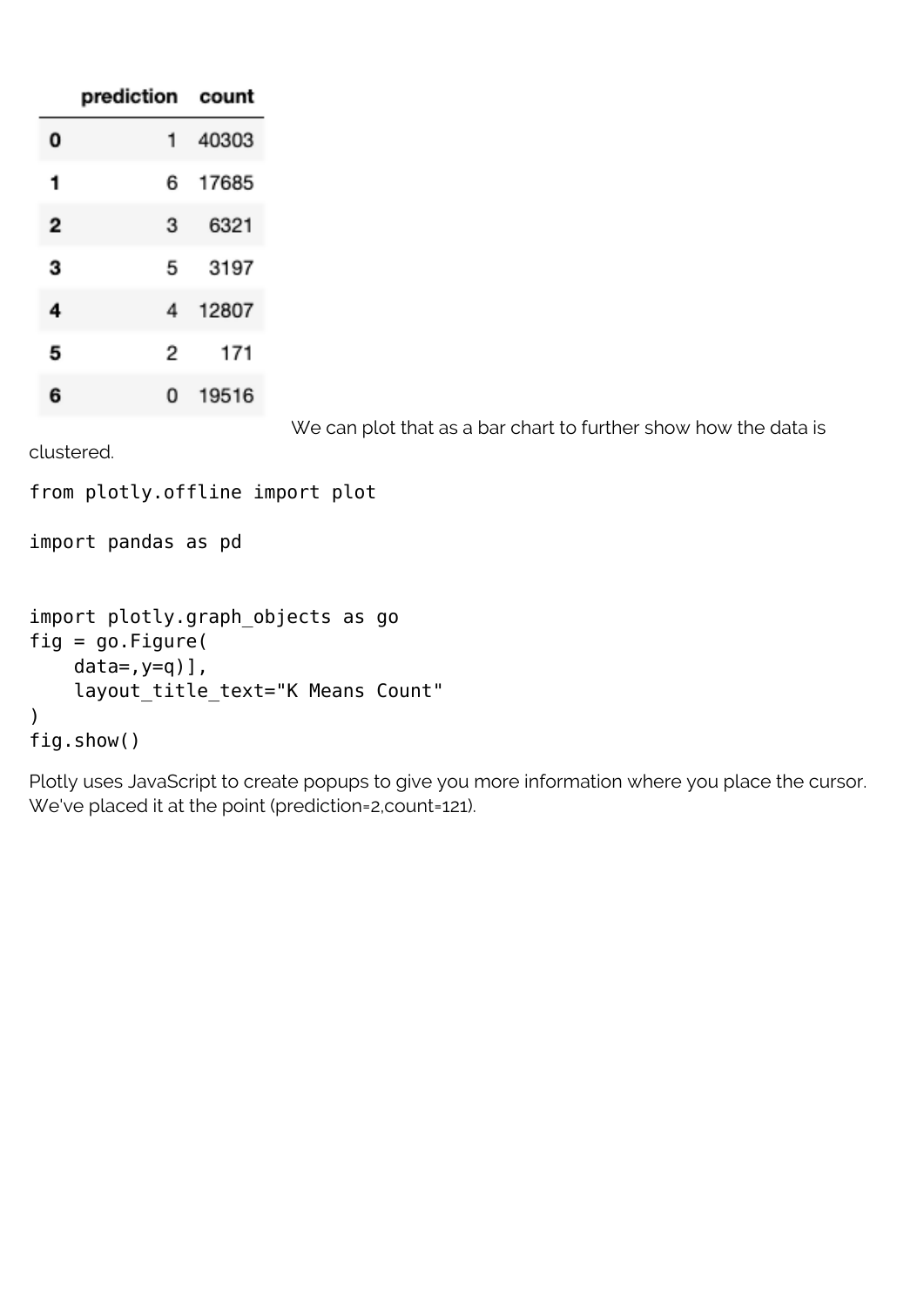#### **K Means Count**



let's make a new dataframe of just those records in cluster 2. (It's actually row index 5 in the dataframe, so don't confuse those two concepts.)

#### $suspect = predictions.fiter("prediction == 2")$

Here we convert the output to Pandas, simply because the Jupyter notebook displays that data more clearly than it does dataframes, where it tends to chop off wide columns, making them hard to read.

### x = suspect.select('ts','uid','origh','resph').toPandas()

You can see the same IP address shown more than a few times, which is probably a good place for further analysis. Look and see which machine it is and to whom it connects.